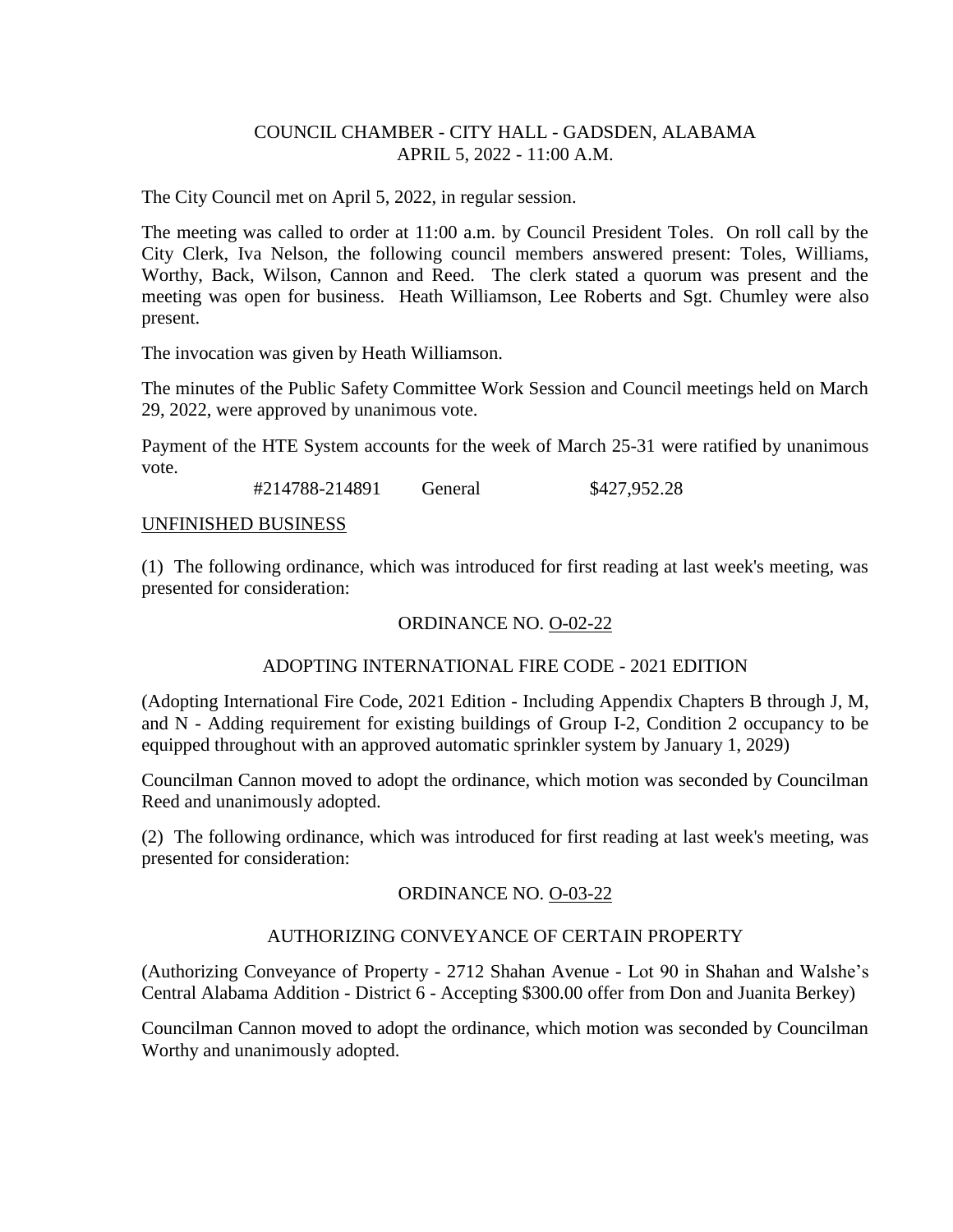# RESOLUTIONS PRESENTED FOR CONSIDERATION

(1) The following resolution was introduced in writing for consideration:

# RESOLUTION NO. R-108-22

### AUTHORIZING PUBLIC HEARING ON PROPOSED ECONOMIC DEVELOPMENT AGREEMENT

(Authorizing public hearing to be held on 4-19-22 - Relating to proposed economic development agreement with K-VA-T Food Stores, Inc. - For new Food City grocery store to be located at 951 Rainbow Drive - Gadsden Mall)

Councilman Cannon moved to adopt the resolution as introduced, which motion was seconded by Councilman Back and unanimously adopted.

(2) The following resolution was introduced in writing for consideration:

## RESOLUTION NO. R-109-22

# DESIGNATING VOTING DELEGATES FOR ALABAMA LEAGUE OF MUNICIPALITIES BUSINESS MEETING

(Designating Council President as Voting Delegate - Designating Councilmen Thomas Worthy and Kent Back as Alternate Voting Delegates - For business meeting at Alabama League of Municipalities Convention in Tuscaloosa on May 12)

Councilman Cannon moved to adopt the resolution as introduced, which motion was seconded by Councilman Reed and unanimously adopted.

(3) The following resolution was introduced in writing for consideration:

# RESOLUTION NO. R-110-22

### AUTHORIZING ACCEPTANCE OF AMERICAN RESCUE PLAN FUNDS

(Authorizing acceptance of American Rescue Plan funds - \$48,960.00 from Alabama State Library - To reimburse Gadsden Public Library for purchase of 32 desktop computers)

Councilman Cannon moved to adopt the resolution as introduced, which motion was seconded by Councilmen Wilson and unanimously adopted.

(4) The following resolution was introduced in writing for consideration:

# RESOLUTION NO. R-111-22

## AUTHORIZING AGREEMENT WITH ALABAMA POWER COMPANY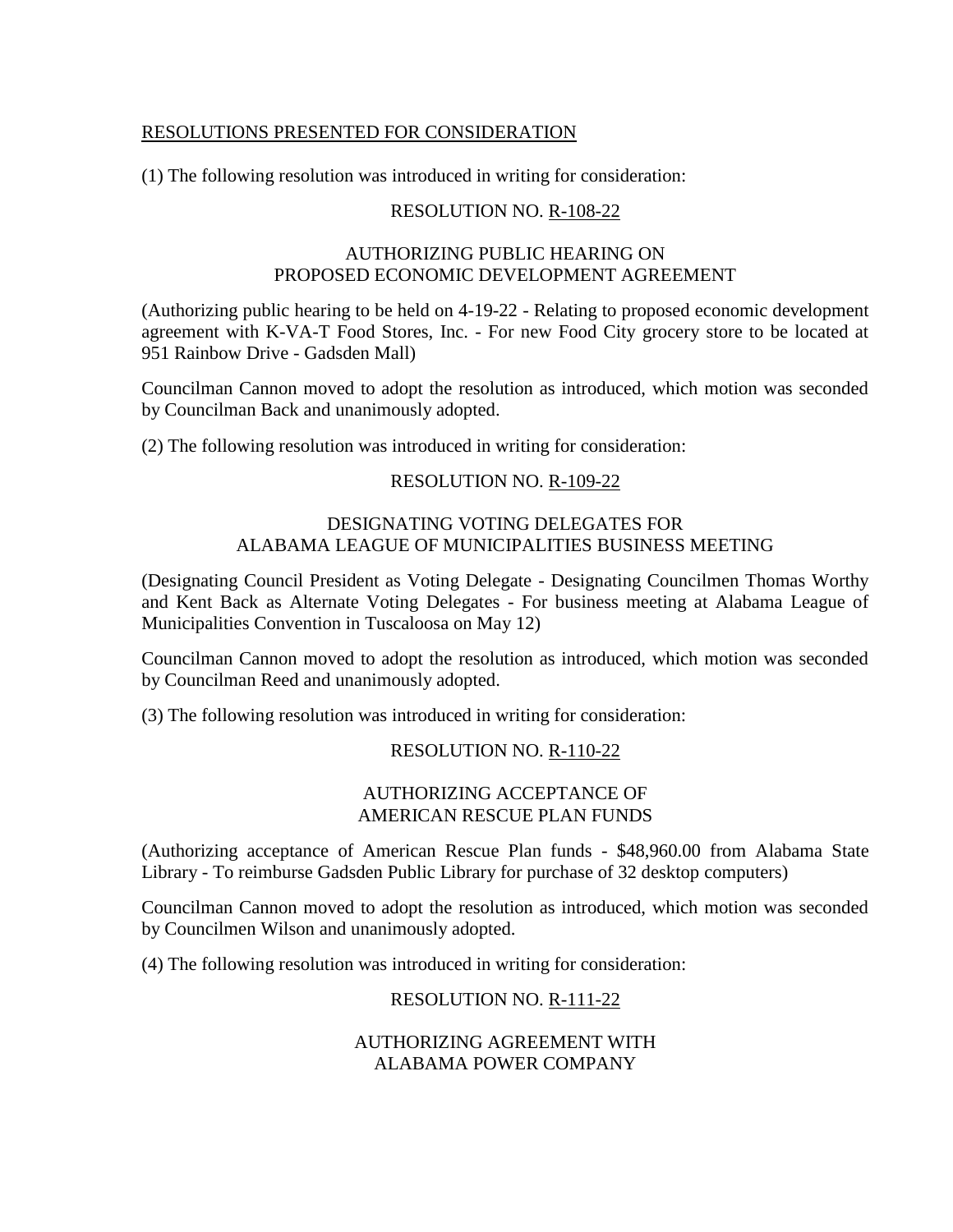(Authorizing Agreement - Alabama Power Company - One-time payment of \$45,720.40 and monthly payments of \$240.24 - To replace existing street lights and poles on Wall Street, from Forrest Avenue to W. Meighan Boulevard)

Councilman Cannon moved to adopt the resolution as introduced, which motion was seconded by Councilman Back and adopted by the following vote: AYES: Toles, Worthy, Back, Wilson, Cannon, Reed NAYS: None ABSTENTIONS: Williams

(5) The following resolution was introduced in writing for consideration:

### RESOLUTION NO. R-112-22

## AUTHORIZING AGREEMENT WITH ALABAMA POWER COMPANY

(Authorizing Agreement - Alabama Power Company - \$924.13 per month - To convert all existing street lights in City of Gadsden to LED lights)

Councilman Cannon moved to adopt the resolution as introduced, which motion was seconded by Councilman Back and unanimously adopted.

(6) The following resolution was introduced in writing for consideration:

# RESOLUTION NO. R-113-22

### AUTHORIZING AGREEMENT WITH EE GROUP, INC.

(Authorizing Agreement - EE Group, Inc. - \$4,000.00 - To provide all electrical engineering plans and specifications to develop electrical service for two unoccupied spaces at The Venue)

Councilman Williams moved to adopt the resolution as introduced, which motion was seconded by Councilman Cannon and unanimously adopted.

ORDINANCES - FIRST READING

The following ordinances were introduced in writing and read by President Toles:

## (1) ORDINANCE - ADOPTING THE 2022 FISCAL YEAR COMMUNITY DEVELOPMENT BLOCK GRANT PROGRAM ANNUAL ACTION PLAN AND BUDGET

(2) ORDINANCE - AMENDING FISCAL YEAR 2022 BUDGET TO REFLECT RECEIPT OF AMERICAN RESCUE PLAN FUNDS FROM ALABAMA STATE LIBRARY

(3) AUTHORIZING TIF FUNDS FOR EXPENDITURES RELATED TO THE EXPANSION OF THE VENUE

Since no action was taken in this meeting, the ordinances will be placed on the agenda of the next regular meeting for consideration.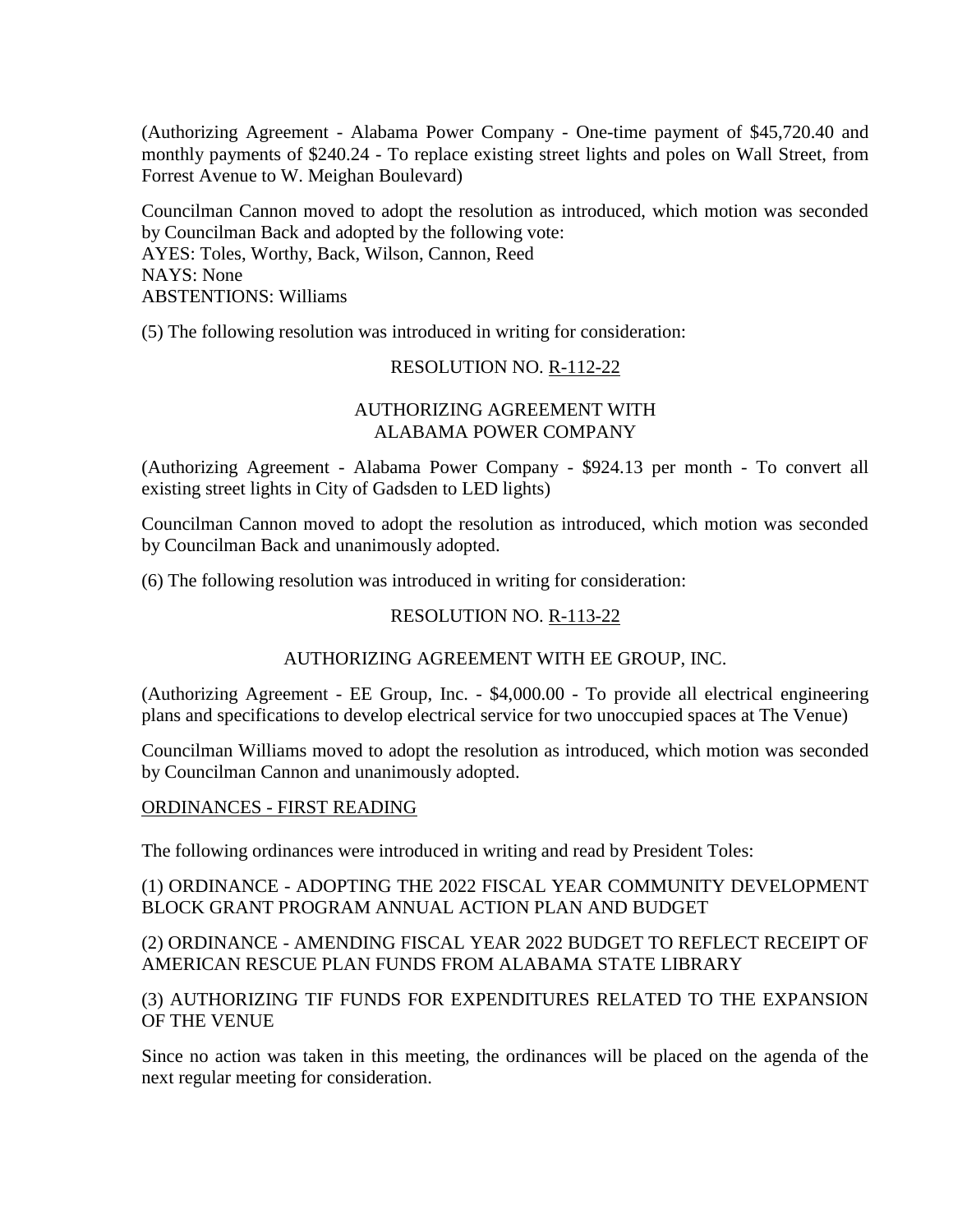#### NEW BUSINESS

(1) Councilman Williams introduced the following resolution in writing for consideration:

## RESOLUTION NO. R-114-22

## RESCINDING RESOLUTION NUMBER R-85-22 REGARDING TAX ABATEMENT AGREEMENT WITH CALCEAN MINERALS AND MATERIALS, LLC

(Rescinding Resolution Number R-85-22 - Tax Abatement Agreement - Calcean Minerals and Materials, LLC - Note: New resolution and agreement will be approved reflecting correct corporate name of NantBio Plastics, AL, LLC)

President Toles received unanimous consent to immediately consider the resolution as an item of new business. Councilman Williams moved to adopt the resolution, which motion was seconded by Councilman Cannon and unanimously adopted.

(2) Councilman Williams introduced the following resolution in writing for consideration:

### RESOLUTION NO. R-115-22

## AUTHORIZING TAX ABATEMENT AGREEMENT WITH NANTBIOPLASTICS AL, LLC

(Authorizing Tax Abatement Agreement - NantBioPlastics AL, LLC - For non-educational state and local property taxes and construction related transaction taxes - For period of 5 years - Relating to construction project with capital investment of \$7,503,324.00)

President Toles received unanimous consent to immediately consider the resolution as an item of new business. Councilman Williams moved to adopt the resolution, which motion was seconded by Councilman Cannon and unanimously adopted.

(3) Councilman Reed introduced the following resolution in writing for consideration:

### RESOLUTION NO. R-116-22

# AUTHORIZING ACCEPTANCE OF A PERMANENT RIGHT-OF-WAY

(Authorizing Acceptance of Permanent Right-of-Way - Margaret Moon Adams - Increasing right-of-way of South Court Street from 45 feet to 50 feet - To meet minimum subdivision regulation requirements for new subdivision - Adams Moon Subdivision)

President Toles received unanimous consent to immediately consider the resolution as an item of new business. Councilman Reed moved to adopt the resolution, which motion was seconded by Councilman Cannon and unanimously adopted.